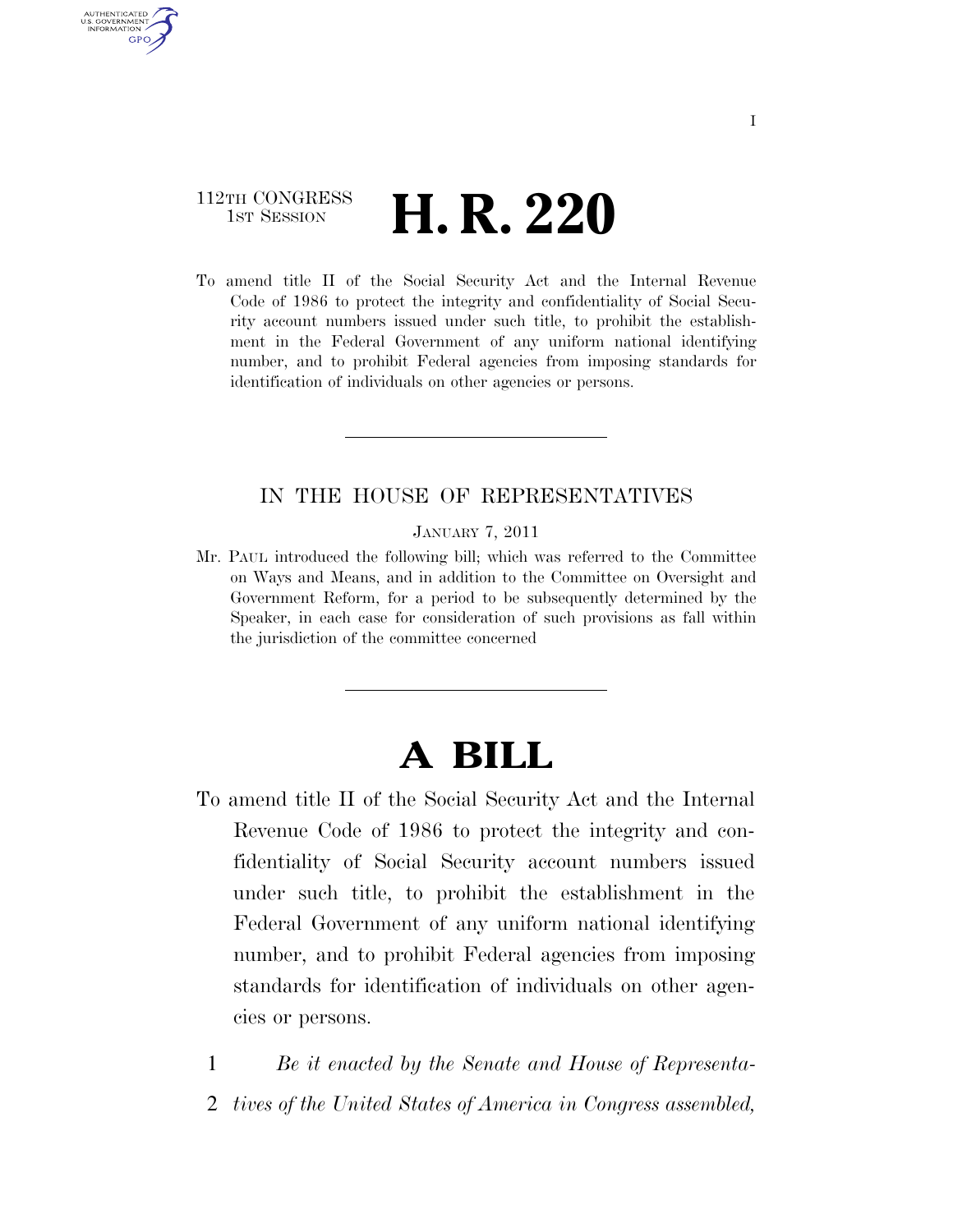#### **SECTION 1. SHORT TITLE.**

 This Act may be cited as the ''Identity Theft Preven-tion Act of 2011''.

## **SEC. 2. RESTRICTIONS ON THE USE OF THE SOCIAL SECU-RITY ACCOUNT NUMBER.**

 (a) REPEAL OF PROVISIONS AUTHORIZING CERTAIN USAGES OF THE SOCIAL SECURITY ACCOUNT NUMBER.— Section 205(c)(2) of the Social Security Act (42 U.S.C.  $405(c)(2)$  is amended—

- 10 (1) in subparagraph (C), by striking  $C'(C)(i)$  It is the policy'' and all that follows through clause 12  $(vi);$
- 13 (2) by striking subparagraphs  $(C)(ix)$ ,  $(E)$ , and (H); and
- (3) by redesignating subparagraphs (F) and 16 (G) as subparagraphs  $(E)$  and  $(F)$ , respectively.

 (b) NEW RULES APPLICABLE TO SOCIAL SECURITY ACCOUNT NUMBERS.—Section 205(c)(2) of such Act is amended further—

 (1) by inserting after subparagraph (B) the fol-lowing:

  $"({\rm C})(i)$  All social security account numbers issued under this subsection shall be randomly generated.

 ''(ii) Except as otherwise provided in this para-graph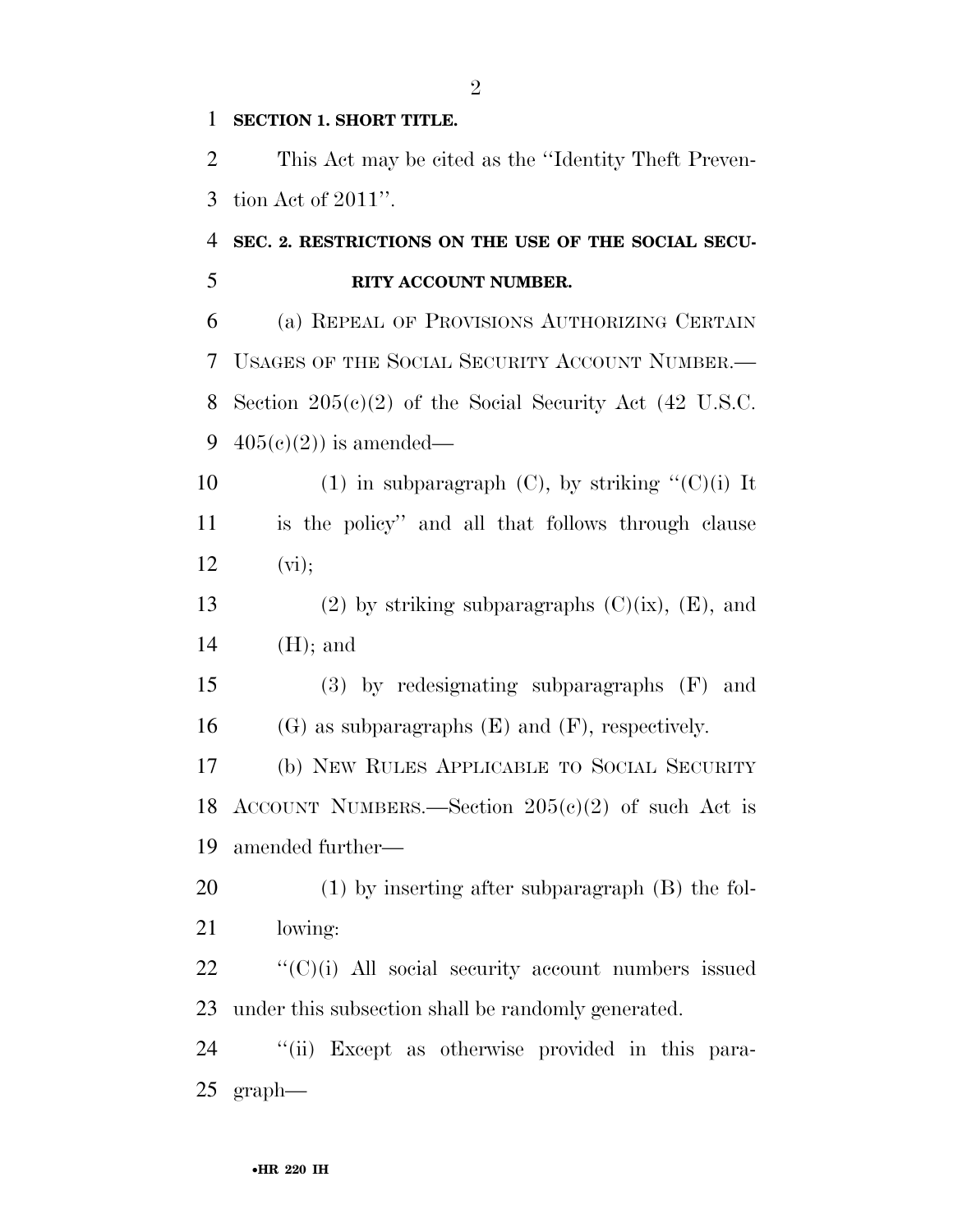1  $\langle (I) \rangle$  the social security account number issued under this subsection to any individual shall be the exclusive property of such individual, and

4 "(II) the Social Security Administration shall not divulge the social security account number issued to any individual under this subsection to any agency or instrumentality of the Federal Govern- ment, to any State, political subdivision of a State, or agency or instrumentality of a State or political subdivision thereof, or to any other individual.

 ''(iii) Clause (ii) shall not apply with respect to the use of the social security account number as an identifying number to the extent provided in section 6109(d) of the Internal Revenue Code of 1986 (relating to use of the so- cial security account number for social security and re-lated purposes).''; and

 (2) by redesignating clauses (vii) and (viii) of subparagraph (C) as clauses (iv) and (v), respec-tively.

20 (c) USE OF SOCIAL SECURITY ACCOUNT NUMBERS UNDER INTERNAL REVENUE CODE.—Subsection (d) of section 6109 of the Internal Revenue Code of 1986 is amended—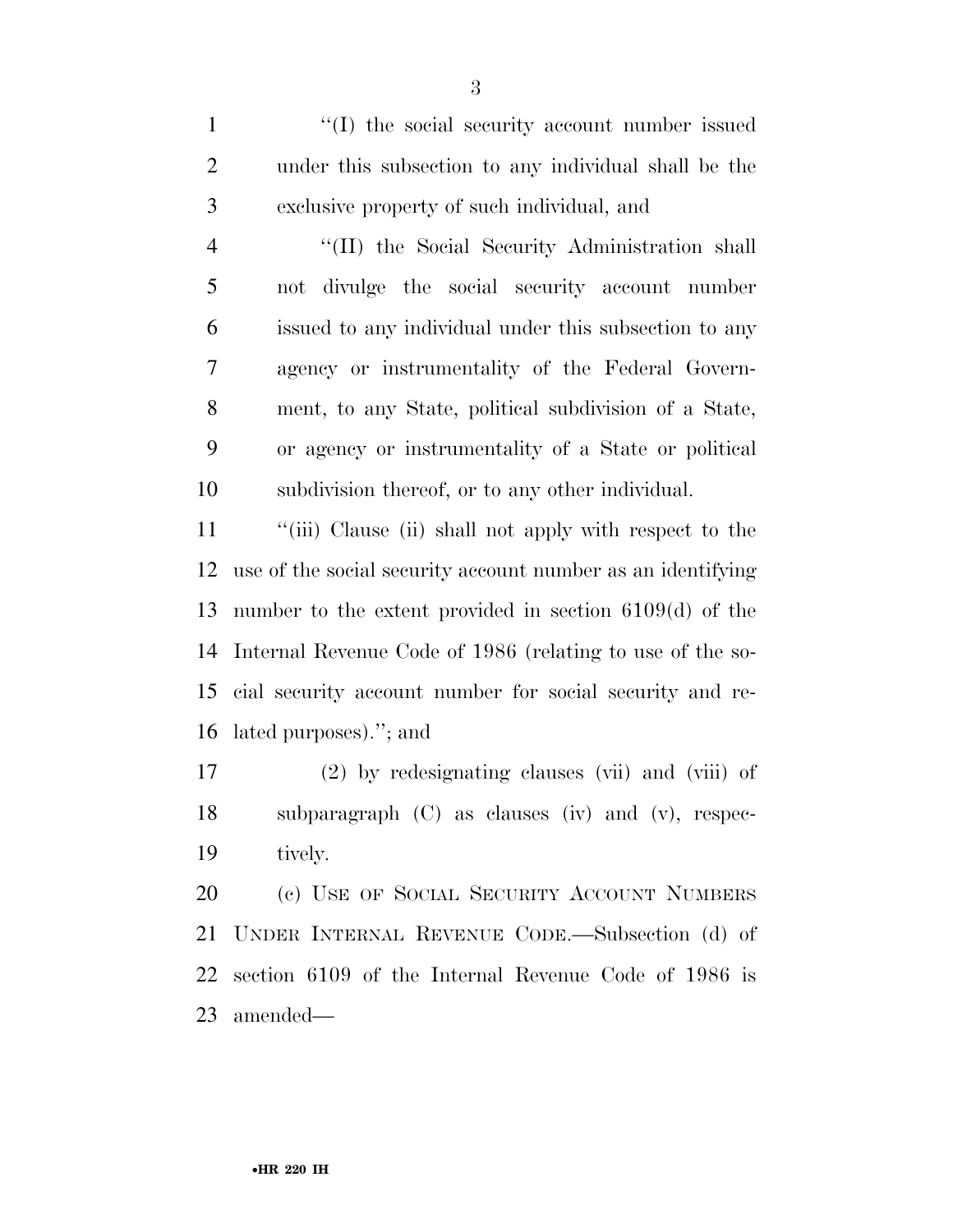(1) in the heading, by inserting ''FOR SOCIAL SECURITY AND RELATED PURPOSES'' after ''NUM-BER''; and

 (2) by striking ''this title'' and inserting ''sec-tion 86, chapter 2, and subtitle C of this title''.

(d) EFFECTIVE DATES AND RELATED RULES.—

 (1) EFFECTIVE DATES.—Not later than 60 days after the date of the enactment of this Act, the Commissioner of Social Security shall publish in the Federal Register the date determined by the Com- missioner, in consultation with the Secretary of the Treasury, to be the earliest date thereafter by which implementation of the amendments made by this section is practicable. The amendments made by subsection (a) shall take effect on the earlier of such date or the date which occurs 5 years after the date of the enactment of this Act. The amendments made by subsection (b) shall apply with respect to social security account numbers issued on or after such earlier date. The amendments made by subsection (c) shall apply with respect to calendar quarters and taxable years beginning on or after such earlier date.

23 (2) REISSUANCE OF NUMBERS.—The Commis- sioner of Social Security shall ensure that, not later than 5 years after the date of the enactment of this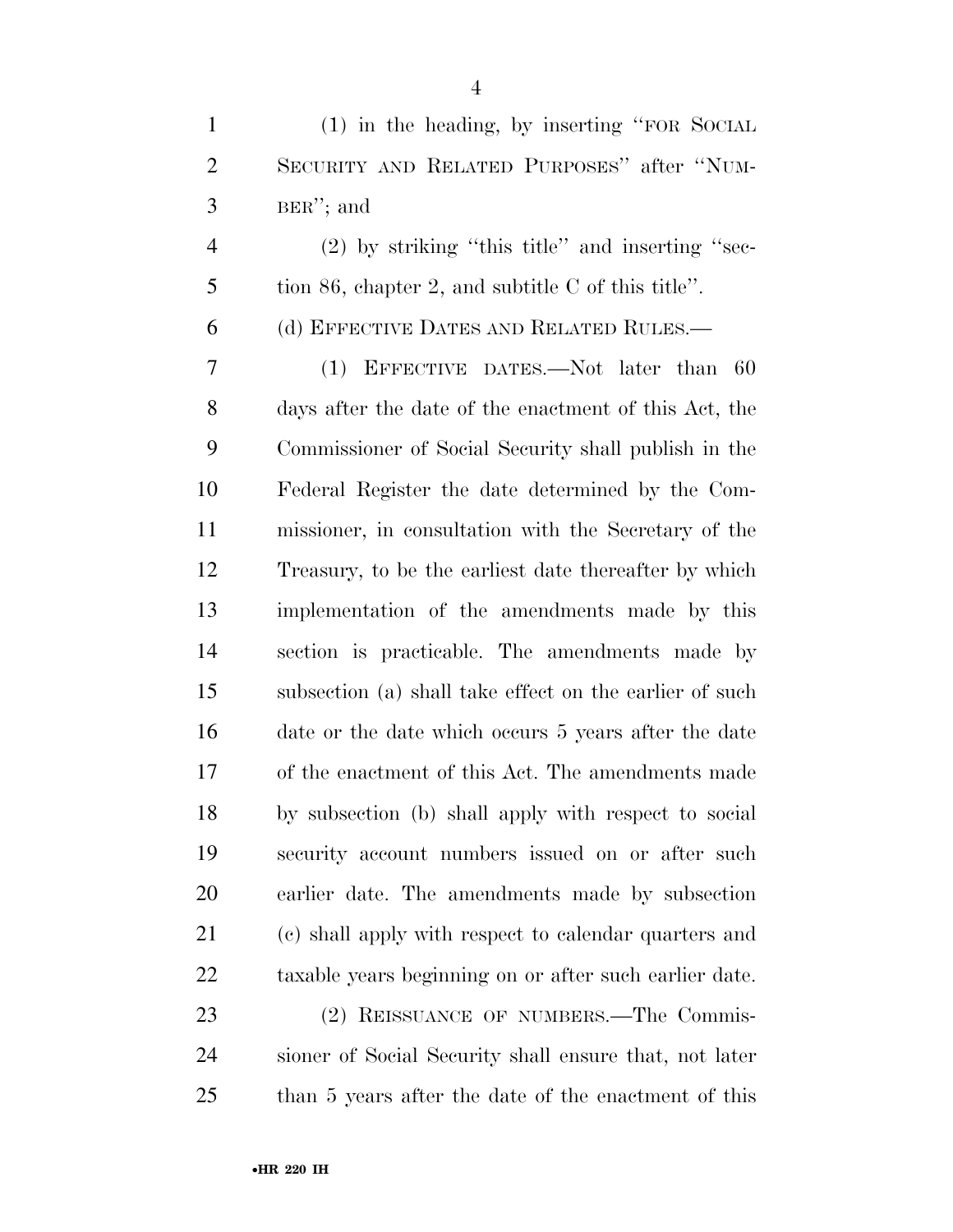Act, all individuals who have been issued social secu- rity account numbers under section 205(c) of the Social Security Act as of the date prior to the earlier date specified in paragraph (1) are issued new social security account numbers in accordance with such section as amended by this section. Upon issuance of such new social security account numbers, any social security account numbers issued to such individuals prior to such earlier date specified in paragraph (1) shall be null and void and subject to the require-11 ments of section  $205(e)(2)(C)(ii)(II)$  of such Act, as amended by this section. Nothing in this section or the amendments made thereby shall be construed to preclude the Social Security Administration and the Secretary of the Treasury from cross-referencing such social security account numbers newly issued to individuals pursuant to this paragraph to the former social security account numbers of such individuals for purposes of administering title II or title XVI of such Act or administering the Internal Revenue Code of 1986 in connection with section 86, chapter 22 2, and subtitle C thereof.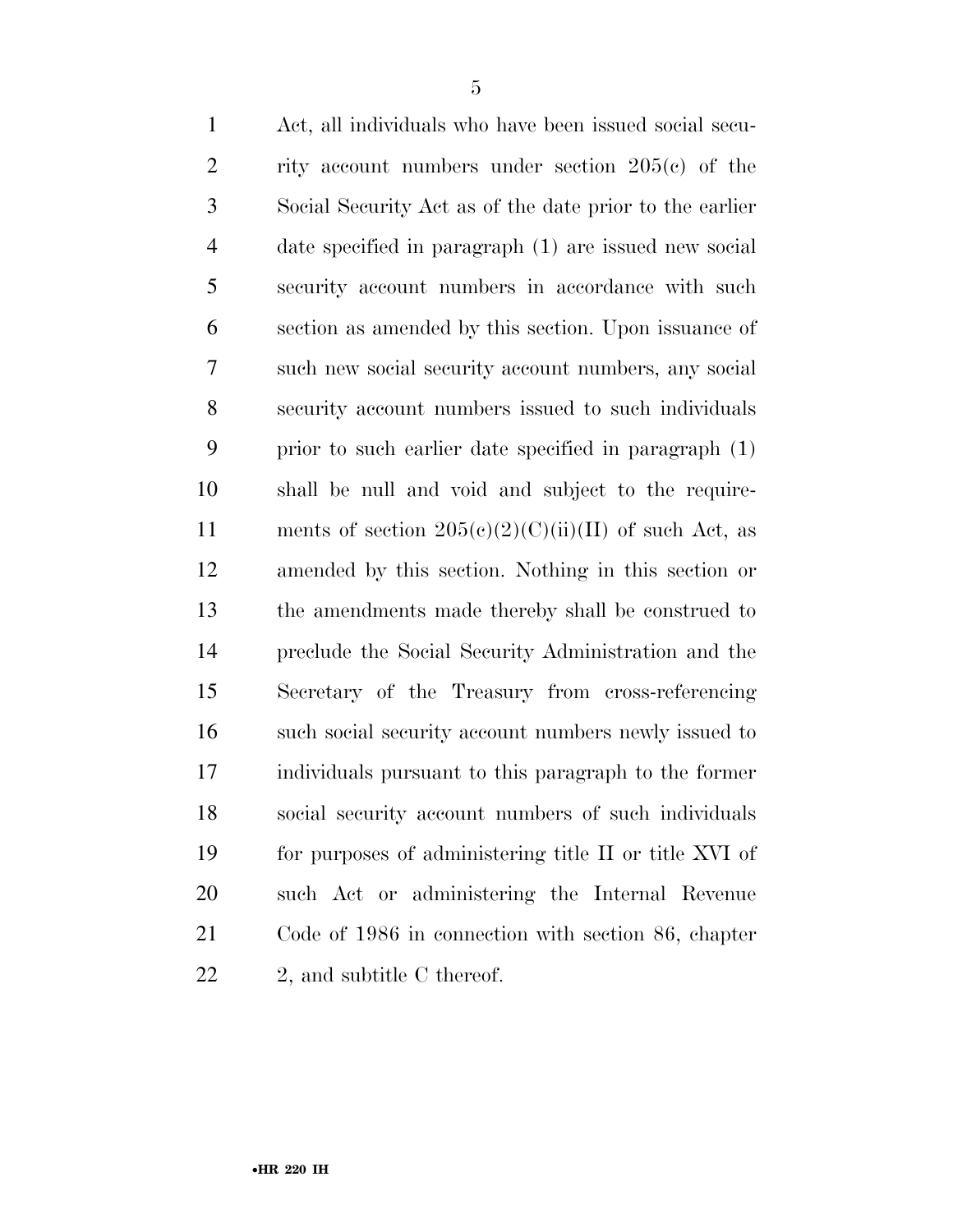(a) IN GENERAL.—Section 7 of the Privacy Act of 1974 (5 U.S.C. 552a note, 88 Stat. 1909) is amended— (1) in subsection (a), by striking paragraph (2)

and inserting the following:

 ''(2) The provisions of paragraph (1) of this sub- section shall not apply with respect to any disclosure which is required under regulations of the Commissioner of So- cial Security pursuant to section 205(c)(2) of the Social Security Act or under regulations of the Secretary of the Treasury pursuant to section 6109(d) of the Internal Rev-enue Code of 1986.''; and

 (2) by striking subsection (b) and inserting the following:

 ''(b) Except with respect to disclosures described in subsection (a)(2), no agency or instrumentality of the Federal Government, a State, a political subdivision of a State, or any combination of the foregoing may request an individual to disclose his social security account num-ber, on either a mandatory or voluntary basis.''.

 (b) EFFECTIVE DATE.—The amendments made by this section shall take effect on the earlier date specified 24 in section  $2(d)(1)$ .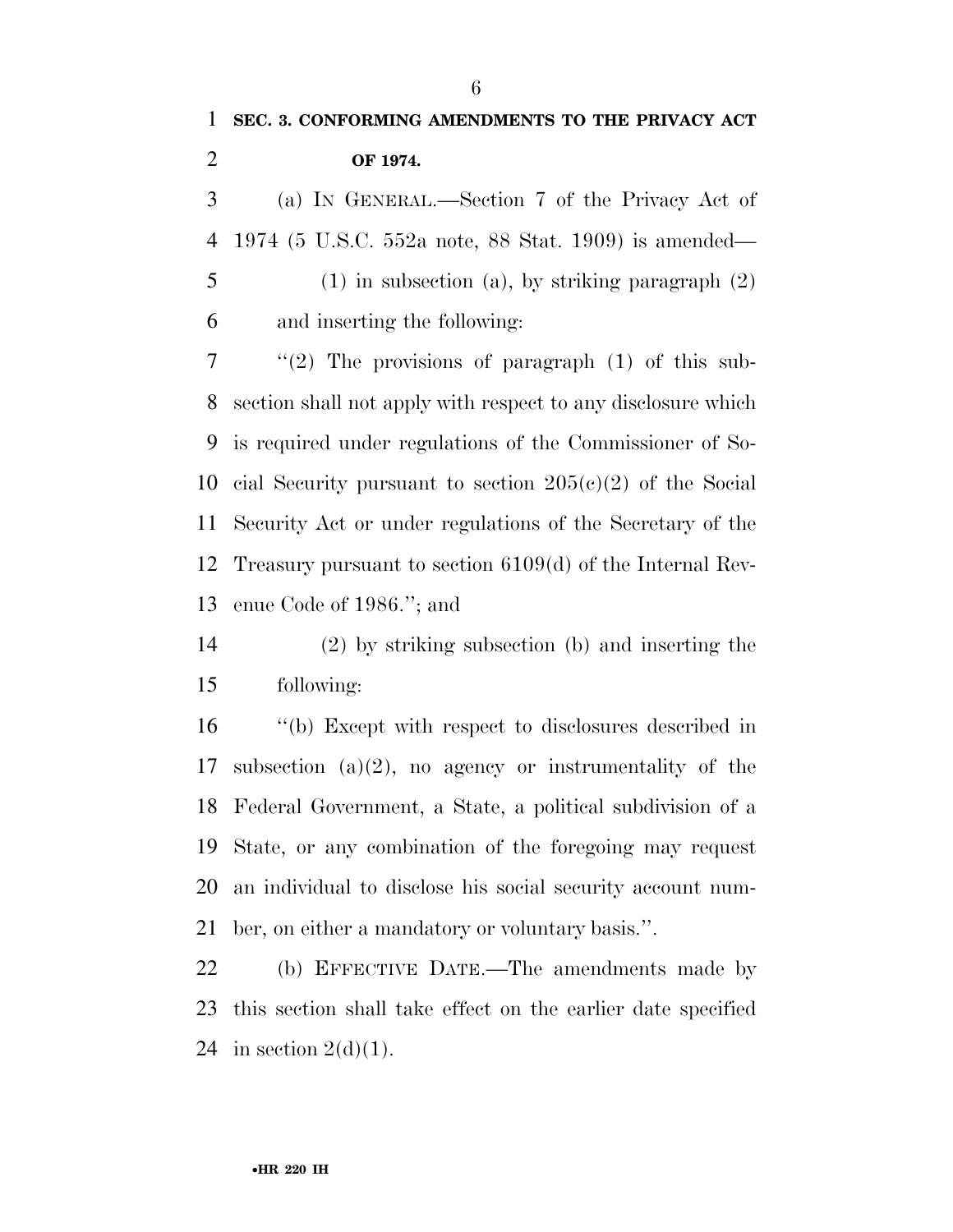(a) IN GENERAL.—Except as authorized under sec- tion 205(c)(2) of the Social Security Act, any two agencies or instrumentalities of the Federal Government may not implement the same identifying number with respect to any individual.

 (b) IDENTIFYING NUMBERS.—For purposes of this section—

 (1) the term ''identifying number'' with respect to an individual means any combination of alpha-nu- meric symbols which serves to identify such indi-vidual, and

 (2) any identifying number and any one or more derivatives of such number shall be treated as the same identifying number.

 (c) EFFECTIVE DATE.—The provisions of this section shall take effect January 1, 2012.

 **SEC. 5. PROHIBITION OF GOVERNMENT-ESTABLISHED IDENTIFIERS.** 

 (a) IN GENERAL.—Subject to subsection (b), a Fed-eral agency may not—

•**HR 220 IH** (1) establish or mandate a uniform standard for identification of an individual that is required to be used by any other Federal agency, a State agen-cy, or a private person for any purpose other than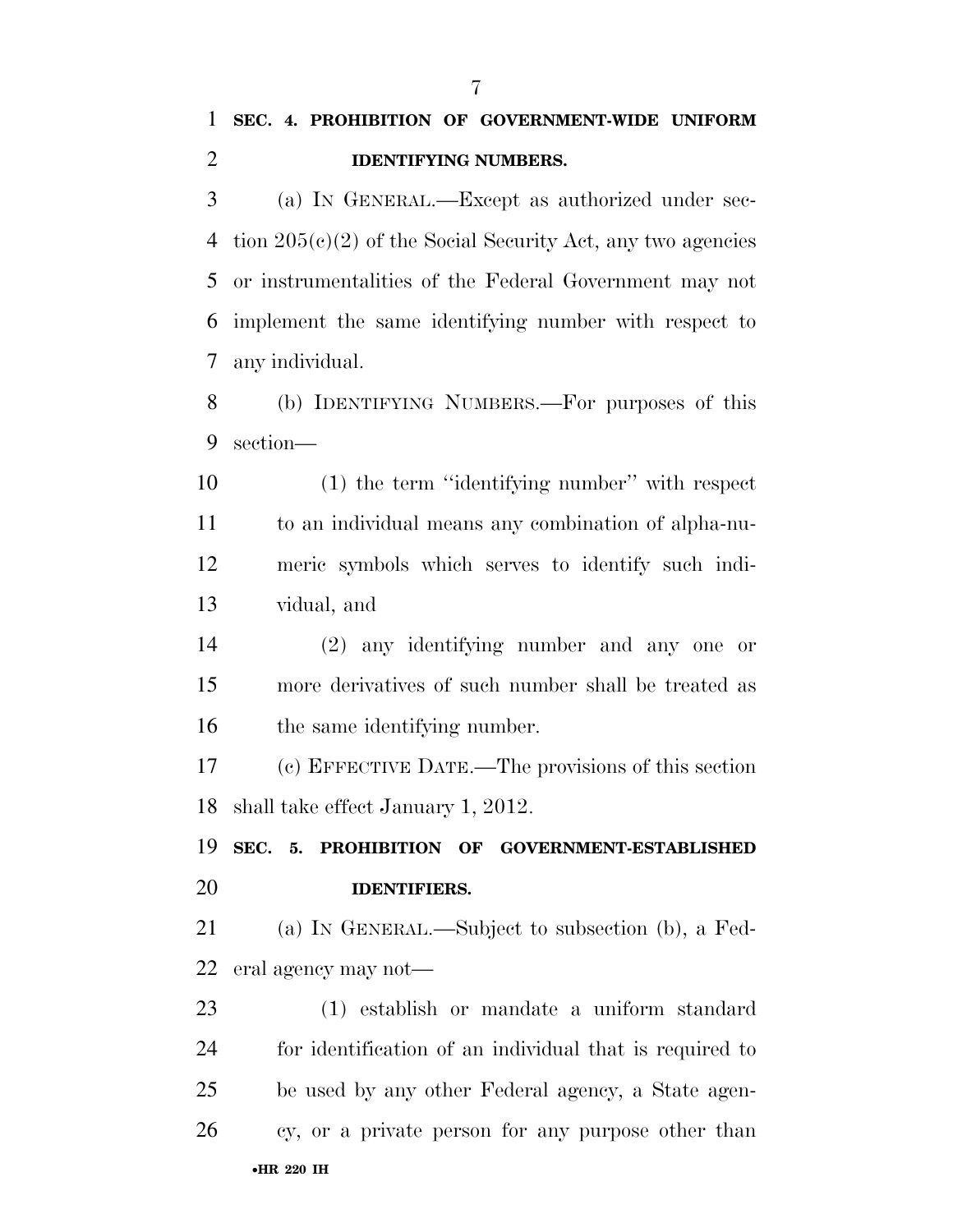the purpose of conducting the authorized activities of the Federal agency establishing or mandating the standard; or

 (2) condition receipt of any Federal grant or contract or other Federal funding on the adoption, by a State, a State agency, or a political subdivision of a State, of a uniform standard for identification of an individual.

 (b) TRANSACTIONS BETWEEN PRIVATE PERSONS.— Notwithstanding subsection (a), a Federal agency may not establish or mandate a uniform standard for identification of an individual that is required to be used within the agency, or by any other Federal agency, a State agency, or a private person, for the purpose of—

 (1) investigating, monitoring, overseeing, or otherwise regulating a transaction to which the Fed-eral Government is not a party; or

(2) administrative simplification.

 (c) CONFORMITY OF OTHER LAWS.—Any provision of Federal law enacted on or before the date of the enact- ment of this Act is superseded by this section to the extent that such provision is inconsistent with subsection (a) or 23 (b), including sections 1173(b) and  $1177(a)(1)$  of the So- cial Security Act (42 U.S.C. 1320d–2(b); 42 U.S.C. 25 1320d–6(a)(1)) and subtitle B of title VII of the Intel-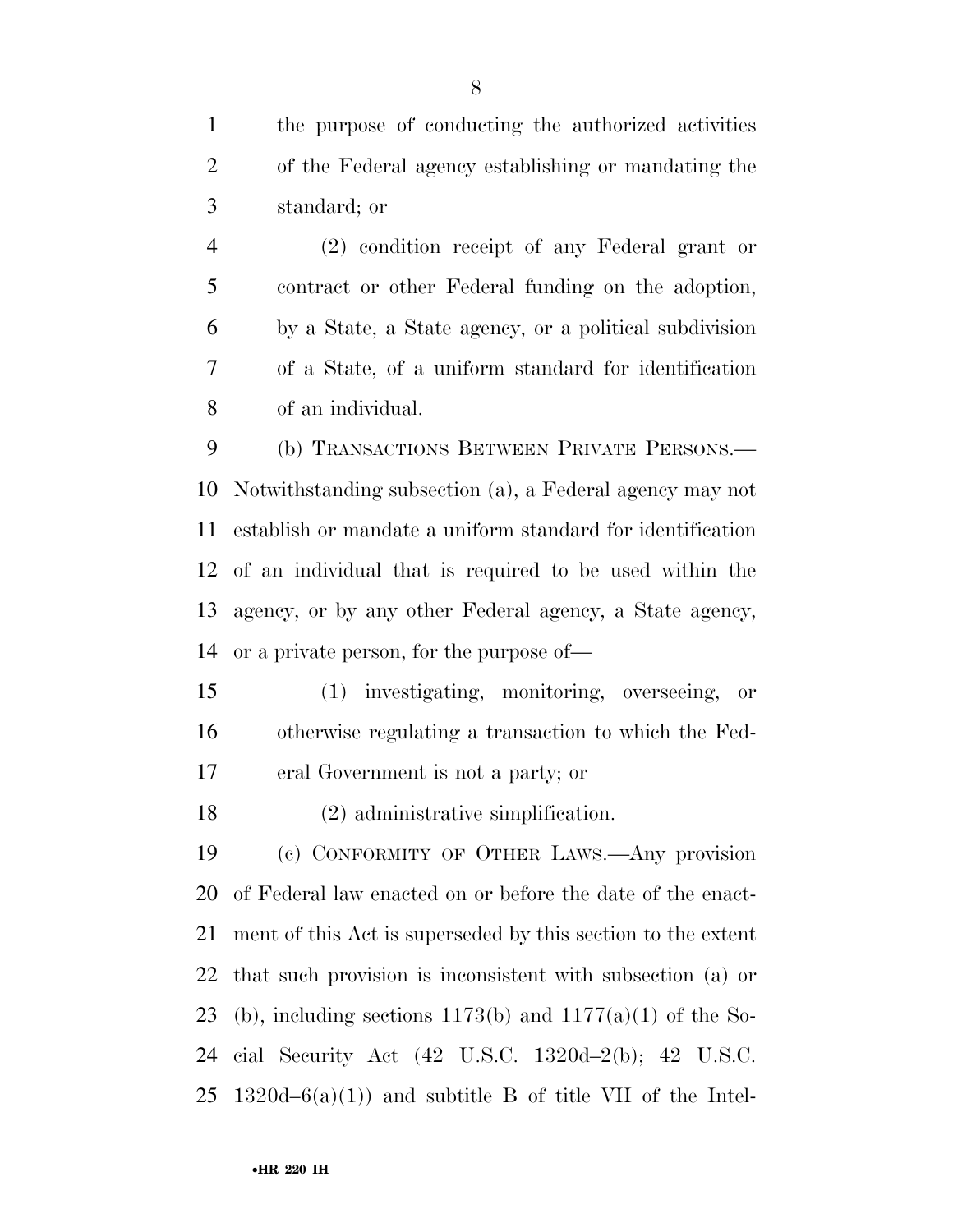| $\mathbf{1}$   | ligence Reform and Terrorism Prevention Act of 2004           |
|----------------|---------------------------------------------------------------|
| $\overline{2}$ | (Public Law 108–458), and, to the extent that any provi-      |
| 3              | sion of Federal law enacted after such date is inconsistent   |
| 4              | with subsection (a) or (b), such provision shall be effective |
| 5              | only if it specifically cross-refers to such subsection.      |
| 6              | (d) DEFINITIONS.—For purposes of this section:                |
| 7              | $(1)$ AGENCY.—The term "agency" means any                     |
| 8              | of the following:                                             |
| 9              | (A) An Executive agency (as defined in                        |
| 10             | section 105 of title 5, United States Code).                  |
| 11             | (B) A military department (as defined in                      |
| 12             | section 102 of such title).                                   |
| 13             | (C) An agency in the executive branch of                      |
| 14             | a State government.                                           |
| 15             | (D) An agency in the legislative branch of                    |
| 16             | the Government of the United States or a State                |
| 17             | government.                                                   |
| 18             | (E) An agency in the judicial branch of the                   |
| 19             | Government of the United States or a State                    |
| 20             | government.                                                   |
| 21             | (2) STATE.—The term "State" means any of                      |
| 22             | the several States, the District of Columbia, the Vir-        |
| 23             | gin Islands, the Commonwealth of Puerto Rico,                 |
| 24             | Guam, American Samoa, the Commonwealth of the                 |
| 25             | Northern Mariana Islands, the Republic of the Mar-            |